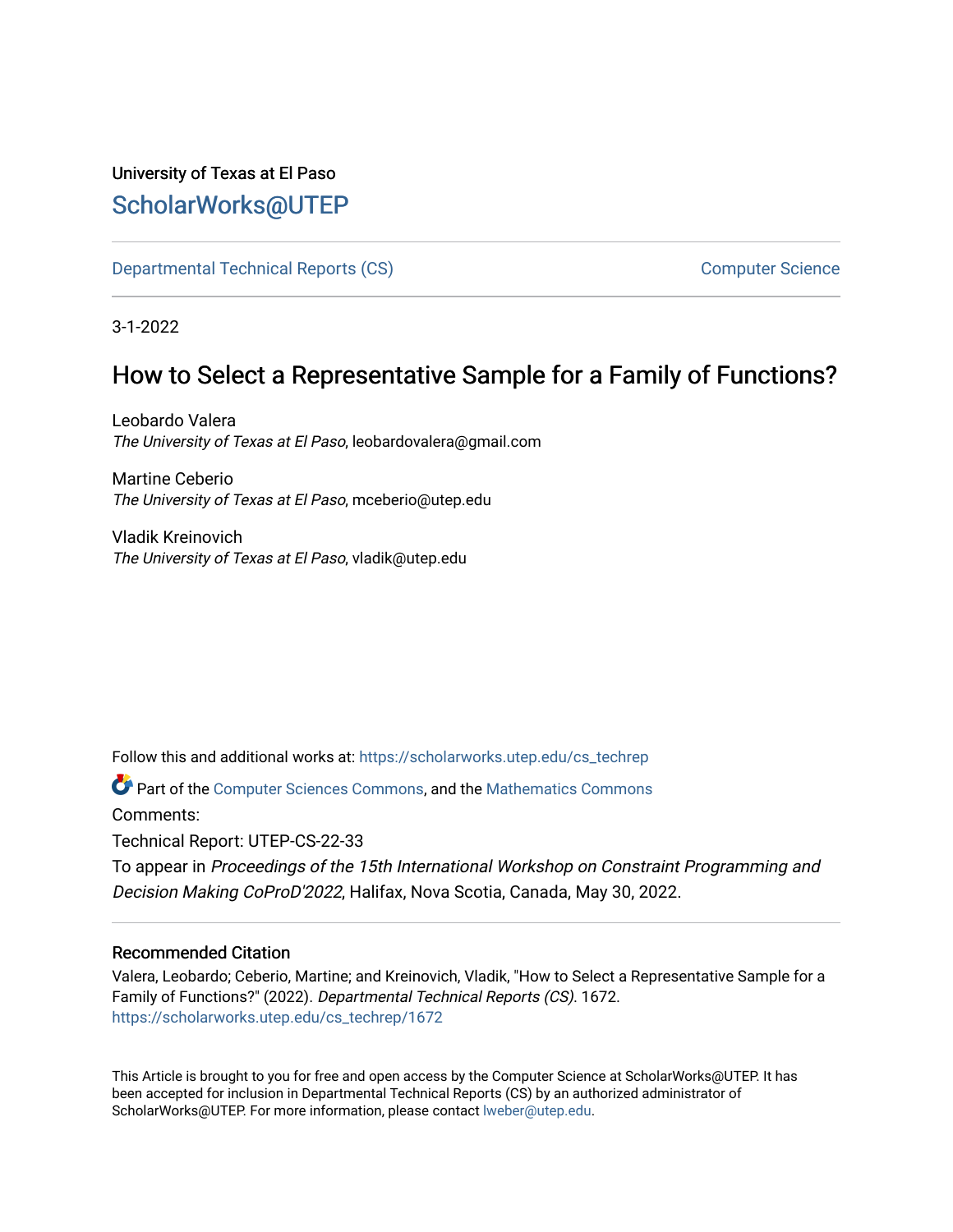# How to Select a Representative Sample for a Family of Functions?

Leobardo Valera, Martine Ceberio, and Vladik Kreinovich

Abstract Predictions are rarely absolutely accurate. Often, the future values of quantities of interest depend on some parameters that we only know with some uncertainty. To make sure that all possible solutions satisfy desired constraints, it is necessary to generate a representative finite sample, so that if the constraints are satisfied for all the functions from this sample, then we can be sure that these constraints will be satisfied for the actual future behavior as well. At present, such a sample is selected based by Monte-Carlo simulations, but, as we show, such selection may underestimate the danger of violating the constraints. To avoid such an underestimation, we propose a different algorithms that uses interval computations.

### 1 Formulation of the Problem

Often, we only known a family of functions. One of the important objectives of science and engineering is to predict the behavior of different systems. Examples include predicting the trajectories of celestial bodies (including the trajectories of satellites), predicting weather, predicting how a building will react to a strong earthquake, etc. In many such situations, we know the differential equations that describe how the corresponding quantities change with time, and we can use these equations to make predictions.

Sometimes, we can make (almost) exact predictions: e.g., we can predict the trajectories of celestial bodies hundreds of years into the future. In such case, we

Leobardo Valera

Deparment of Mathematical Sciences, University of Texas at El Paso, 500 W. University El Paso, TX 79968, USA, e-mail: leobardovalera@gmail.com

Martine Ceberio and Vladik Kreinovich

Department of Computer Science, University of Texas at El Paso, 500 W. University El Paso, TX 79968, USA, e-mail: mceberio@utep.edu, vladik@utep.edu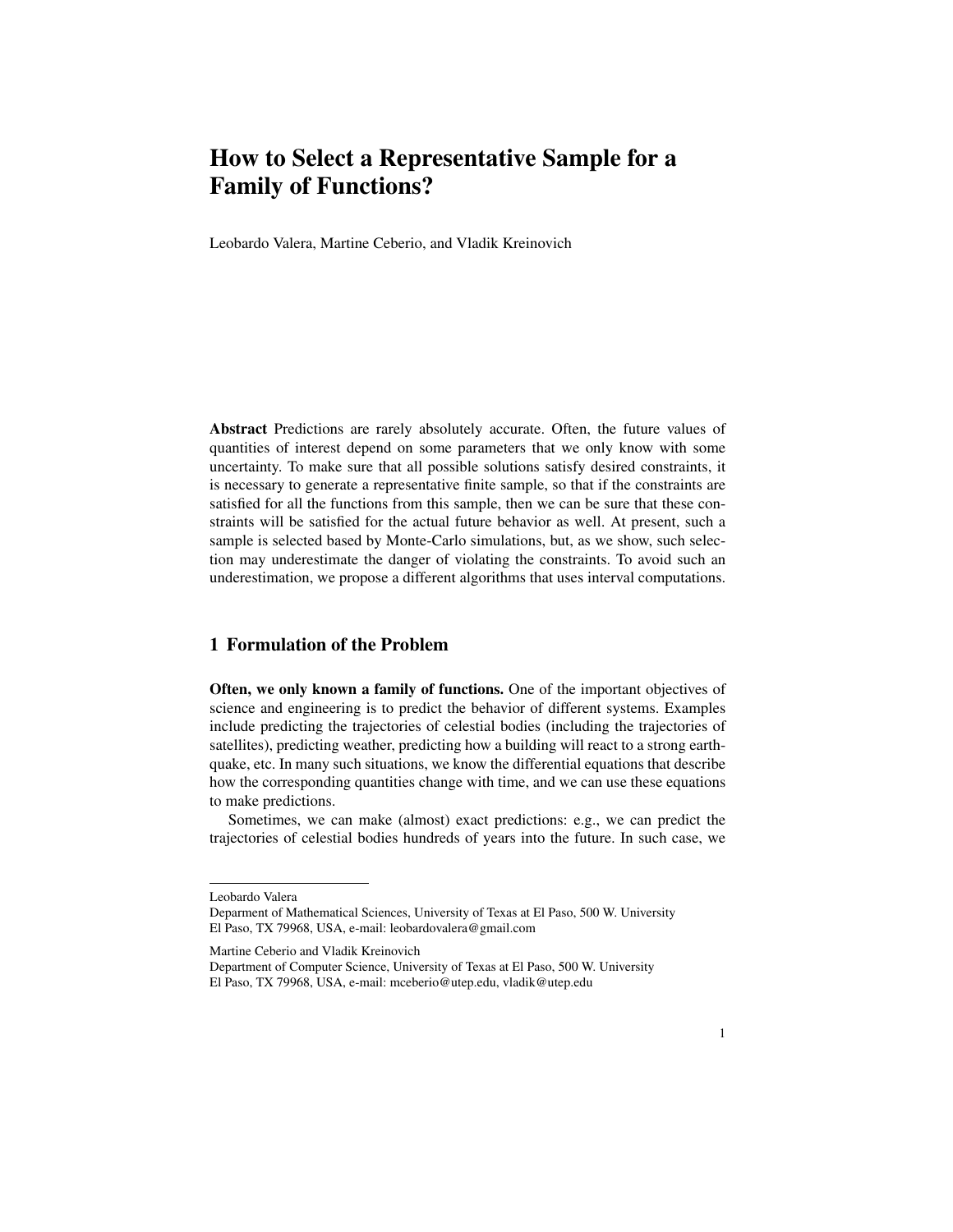predict how the values of the corresponding quantities *x* change with time *t*, i.e., we know the exact form of the dependence  $x(t)$ .

In many other situations, however, the future values  $x(t)$  of these quantities are not uniquely determined by available information, they also depend on the values of some quantities  $c_1, \ldots, c_n$  which are not known exactly. In such situations, we know an algorithm that, given the value of the parameters  $c_i$ , returns the corresponding function  $x(t, c_1, \ldots, c_n)$ .

We do not know the exact values of the parameters  $c_i$ , we only know the approximate values  $\tilde{c}_i$ . Based on these approximate values, we can find the approximate function function

$$
\widetilde{x}(t) = x(t, \widetilde{c}_1, \dots, \widetilde{c}_n). \tag{1}
$$

Since the (unknown) actual values  $c_i^{\text{act}}$  of the corresponding parameters are, in general, different from the approximate values, the actual dependence

$$
x^{\text{act}}(t) = x(t, c_1^{\text{act}}, \dots, c_n^{\text{act}})
$$
 (2)

is, in general, different from the approximate dependence  $\tilde{x}(t)$ .

How different can these two dependencies be depends on the accuracy of the approximations  $\tilde{c}_i$ . Usually, we know the accuracy of the corresponding approxima-<br>tion i.e., we know the upper bounds  $A_i$  on the absolute value of the approximation tion, i.e., we know the upper bounds  $\Delta_i$  on the absolute value of the approximation errors  $\Delta c_i$  def  $\tilde{c}_i - c_i$ , i.e., the bounds for which  $|\Delta c_i| \leq \Delta_i$ . (If we did not know such bounds then we could not make any conclusion at all ) In this case, the actual value bounds, then we could not make any conclusion at all.) In this case, the actual value of the quantity *c<sub>i</sub>* can take any value from the interval  $[\tilde{x}_i - \Delta_i, \tilde{c}_i + \Delta_i]$ <br>For each combination of values *c<sub>e</sub>*, we have in general a different d

For each combination of values  $c_i$ , we have, in general, a different dependence on time  $x(t) = x(t, c_1, \ldots, c_n)$ . In such situations, we do not know the exact dependence  $x(t)$ , we only know that the family of functions that contains the desired function:

$$
F = \{t \mapsto x(t, c_1, \dots, c_n) : |\widetilde{c}_i - c_i| \le \Delta_i \text{ for all } i\}.
$$
 (3)

*Comment.* A similar problem appears if we want to predict a *field*, i.e., the future values of a quantity at different moments of time and at different spatial locations. In this case, the formulas (and algorithms) are similar, the only difference is that in this case,  $t$  is not a single number but a tuple of numbers  $-e.g.,$  the moment of time and the spatial coordinates.

What we want. One of the reasons we want to make a prediction is to study how possible future conditions can affect our system. For example, we want to study how seismic waves from possible future earthquakes will affect the building that we are currently designing. For a chemical plant, we want to make sure that the concentration of the pollutants in the atmosphere does not exceed the tolerable micro-level, etc.

In all these cases, we want to check whether an appropriate numerical characteristic  $q(x(t))$  of the solution  $x(t)$  stays within the desired bounds – or goes beyond the desired bounds, into the danger zone.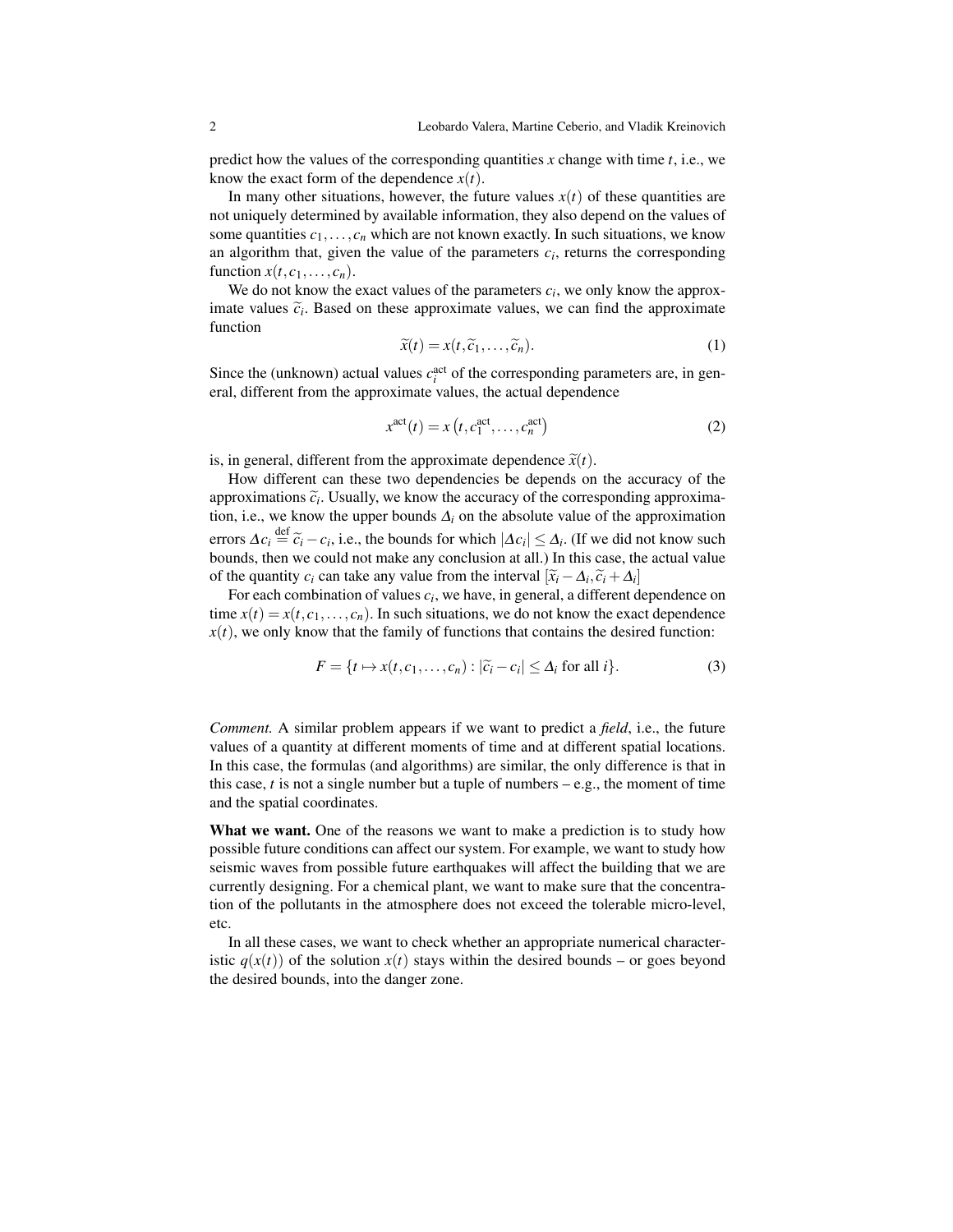How to Select a Representative Sample for a Family of Functions? 3

Usually, there are several such characteristics *q*. For example, for a building, we want stress in all critical locations not to exceed the desired threshold. For a chemical plant, we want the level of all possible pollutants not to exceed the desired level, etc.

It is desirable to have a representative sample. Usually, we have a simulator that can describe the effect of each possible function  $x(t)$ , i.e., that estimates the corresponding values  $q(x(t))$ .

The problem is that in situations with uncertainty, there are infinitely many possible values of each quantity  $c_i$  and thus, infinitely many possible function  $x(t)$ . We cannot test them all, we need to select a representative sample.

In other words, we want to select a finite list of functions  $x_1(t), \ldots, x_L(t)$ each of which is either themselves possible solutions or which are close to possible solutions – so that once we compute the value of the quantity  $q(x_\ell(t))$  on all these functions, the range

$$
[\min q(x_{\ell}(t)), \max q(x_{\ell}(t))]
$$
\n(4)

will give us a good approximation for the actual range

$$
\{Q(c_1,\ldots,c_n):c_i\in[\widetilde{c}_i-\Delta_i,\widetilde{c}_i+\Delta_i]\},\tag{5}
$$

where we denoted

$$
Q(c_1,\ldots,c_n)\stackrel{\text{def}}{=} q(x(t,c_1,\ldots,c_n)).
$$

*Comment.* We want to make sure that we do not underestimate the danger, that all possible deviations of the actual range (5) from the desired bounds are captured by the sample-based estimate (4) for this range. In other words, we want to make sure that the sample-based estimate (4) contains the actual range (5).

How this sample is usually selected: description and limitations. The usual way of selecting the sample is to choose, several times, random values of the parameters  $c_i$  from the corresponding intervals – e.g., values uniformly distributed on this interval. The problem with this method is that it often underestimates the effect.

Indeed, we want to check, e.g., whether the designed building will remain stable for all possible values of the quantities  $c_i$  describing the earthquake, i.e., whether a certain quantity *q* depending of the function  $x(t)$  (and, thus, on the values of  $c_i$ ) does not exceed a danger threshold. Usually, the deviations ∆*c<sup>i</sup>* are relatively small, so in the first approximation, we can expand the dependence of *Q* on  $c_i = \tilde{c}_i - \Delta c_i$  in Taylor series and only keen linear terms in this expansion: Taylor series and only keep linear terms in this expansion:

$$
Q(c_1,\ldots,c_n) = Q(\widetilde{c}_1 - \Delta c_1,\ldots,\widetilde{c}_i - \Delta c_n) = \widetilde{Q} - \sum_{i=1}^n Q_i \cdot \Delta c_i, \qquad (6)
$$

where we denoted  $\widetilde{Q} \stackrel{\text{def}}{=} Q(\widetilde{c}_1,\ldots,\widetilde{c}_n)$  and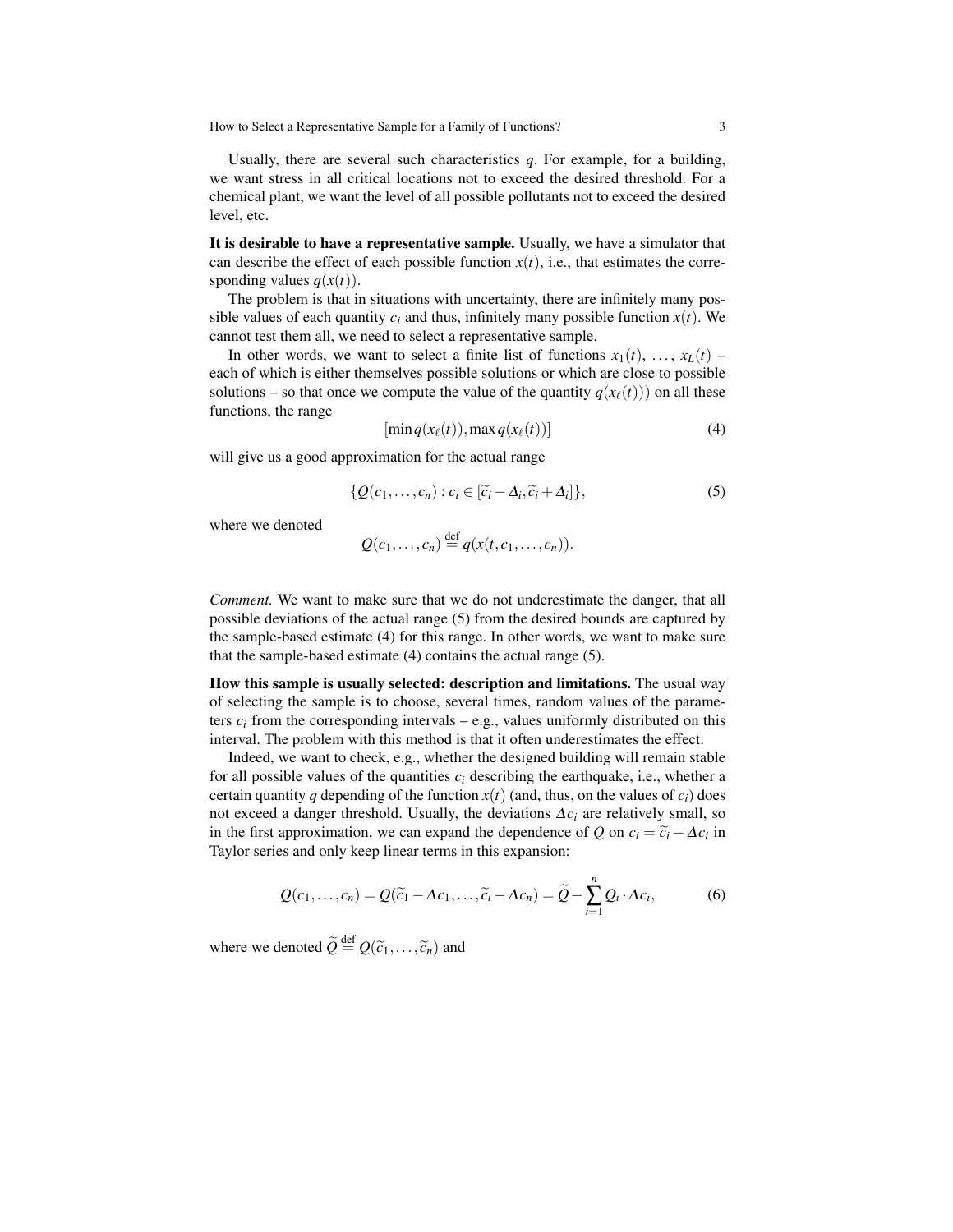4 Leobardo Valera, Martine Ceberio, and Vladik Kreinovich

.

$$
Q_i \stackrel{\text{def}}{=} \frac{\partial Q}{\partial c_i}_{|c_1 = \widetilde{c}_1, \dots, c_n = \widetilde{c}_n}
$$

The expression (6) is monotonic in  $\Delta c_i$ , so its largest possible value when  $\Delta c_i \in$  $[-\Delta_i, \Delta_i]$  is attained:

- when  $\Delta c_i = \Delta_i$  for indices *i* for which  $Q_i \geq 0$  and
- when  $\Delta c_i = -\Delta_i$  for indices *i* for which  $Q_i \leq 0$ .

The resulting largest difference  $\Delta$  between  $\widetilde{Q}$  and  $Q$  is thus equal to

$$
\Delta = \sum_{i=1}^{n} |Q_i| \cdot \Delta_i. \tag{7}
$$

On other hand, if we use independent random values  $\Delta c_i$ , then, due to the Central Limit Theorem (see, e.g., [4]), for large *n*, the distribution of the sum (2) is close to Gaussian. For independent random variables, the mean is the sum of the means, and the variance is the sum of the variances. Each mean is 0, so the overall mean *a* is equal to 0 too. The variance of the uniform distribution on the interval  $[-\Delta_i, \Delta_i]$  is equal to  $(1/3) \cdot \Delta_i^2$ . Thus, the overall variance is equal to

$$
V = \frac{1}{3} \cdot \sum_{i=1}^{n} Q_i^2 \cdot \Delta_i^2,
$$

with the standard deviation  $\sigma$  equal to

$$
\sigma = \sqrt{V} = \sqrt{\frac{1}{3} \cdot \sum_{i=1}^{n} Q_i^2 \cdot \Delta_i^2}.
$$
 (8)

For the Gaussian (normal) distribution with mean *a* and standard deviation  $\sigma$ , with high confidence, all the random values are within the 3-sigma interval  $[a - 3\sigma, a + 3\sigma]$ . So, with high confidence, all the values *q* generated by random simulations do not exceed  $3\sigma$ . Herein lies a problem: in the simplest case when all the values  $Q_i$  are equal to 1 and  $\Delta_1 = \ldots = \Delta_n$ :

- the formula (7) leads to  $\Delta = n \cdot \Delta_c$  (where we denoted by  $\Delta_c$  the common value of all the  $\Delta_i$ ), while,
- according to the formula (9), we have  $V = (1/3) \cdot n \cdot \Delta_c^2$  and thus,

$$
3\sigma = 3 \cdot \sqrt{V} = \sqrt{3} \cdot \sqrt{n} \cdot \Delta_c.
$$

For large *n*, we have  $\sqrt{n} \ll n$ , so this method indeed underestimates possible dangers.

Resulting problem. How to select a representative sample that would not underestimate possible dangers?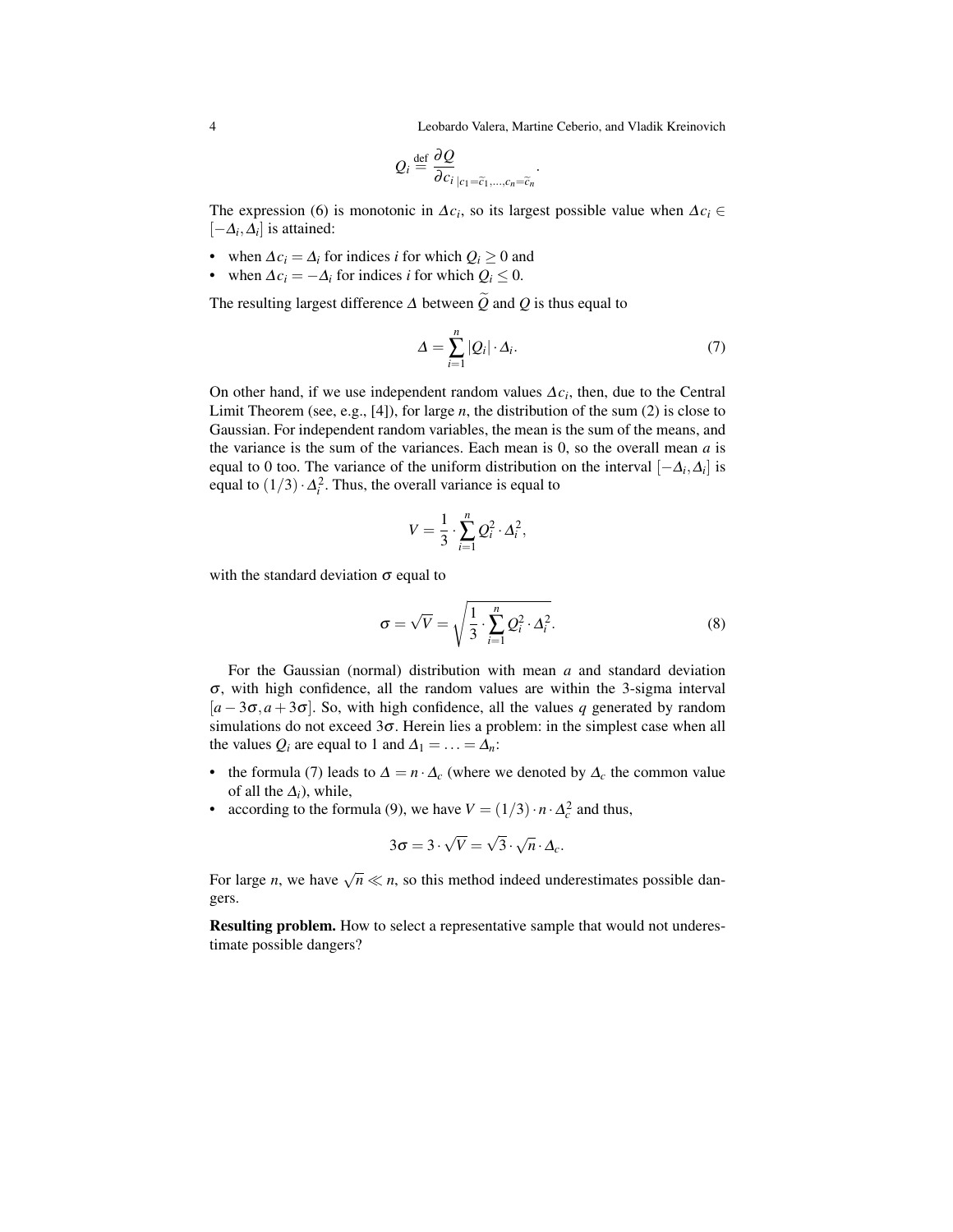How to Select a Representative Sample for a Family of Functions? 5

#### 2 Analysis of the Problem

Analysis of the problem. In the linearized case (6), as we have mentioned, the largest and the smallest values of  $Q$  are attained when each parameter  $c_i$  is either equal to its largest possible value  $\overline{c}_i = \widetilde{c}_i + \Delta_i$  or to its smallest possible value

$$
\underline{c}_i = \widetilde{c}_i - \Delta_i.
$$

The same property holds if we take into account that the linear expression (6) is an approximation – in a generic point  $(\tilde{c}_1,\ldots,\tilde{c}_n)$  all partial derivatives are different from 0 and thus, they are different from 0 also in a small vicinity of this point.

First idea. Thus, in principle, as the desired sample, we can take functions  $x(t, c_1, \ldots, c_n)$  corresponding to all possible combinations of these values

$$
c_i = \widetilde{c}_i \pm \Delta_i.
$$

**Limitations of the first idea.** For each parameter  $c_i$ , we need to select one of the two possible values, and we need to consider all possible combinations of *n* such selections – and there are  $2^n$  such combinations.

The above first idea can be implemented for small *n*, but in realistic situations when *n* is large, the number of combinations becomes astronomic and not realistic.

Second idea. Since we cannot consider extreme values of all *n* parameters *c<sup>i</sup>* , a natural next idea is to select  $k < n$  most important parameters – i.e., parameters  $c_i$ for which the dependence on  $c_i$  as expressed, e.g., by the mean square value

$$
D_i \stackrel{\text{def}}{=} \int \left( x(t, \widetilde{c}_1, \dots, \widetilde{c}_{i-1}, \widetilde{c}_i + \Delta_i, \widetilde{c}_{i+1}, \dots, \widetilde{c}_n) - \widetilde{x}(t) \right)^2 dt, \tag{9}
$$

is the largest.

In other words, we compute the values  $D_i$  for all *i*, sort them in non-increasing order

$$
D_1 \ge D_2 \ldots \ge D_k \ge \ldots \ge D_n,\tag{10}
$$

and select the parameters  $c_i$  corresponding to the first  $k$  terms in this order (10).

Without losing generality, we can assume that the parameters  $c_i$  are already sorted in the inverse order of the corresponding  $D_i$  values. This way, we will only need to use 2<sup>*k*</sup> combinations of the values  $c_i = \tilde{c}_i \pm \Delta_i$  corresponding to  $i = 1, ..., k$ .

For each of the remaining parameters  $c_{k+1}, \ldots, c_n$ , we have to use a fixed value, e.g., the value  $c_j = \tilde{c}_j$ .

**Limitations of the second idea.** By using the formula  $(6)$ , we can conclude that by using this sample, the largest possible difference between the sample-based values  $Q$  and the nominal value  $Q$  is equal to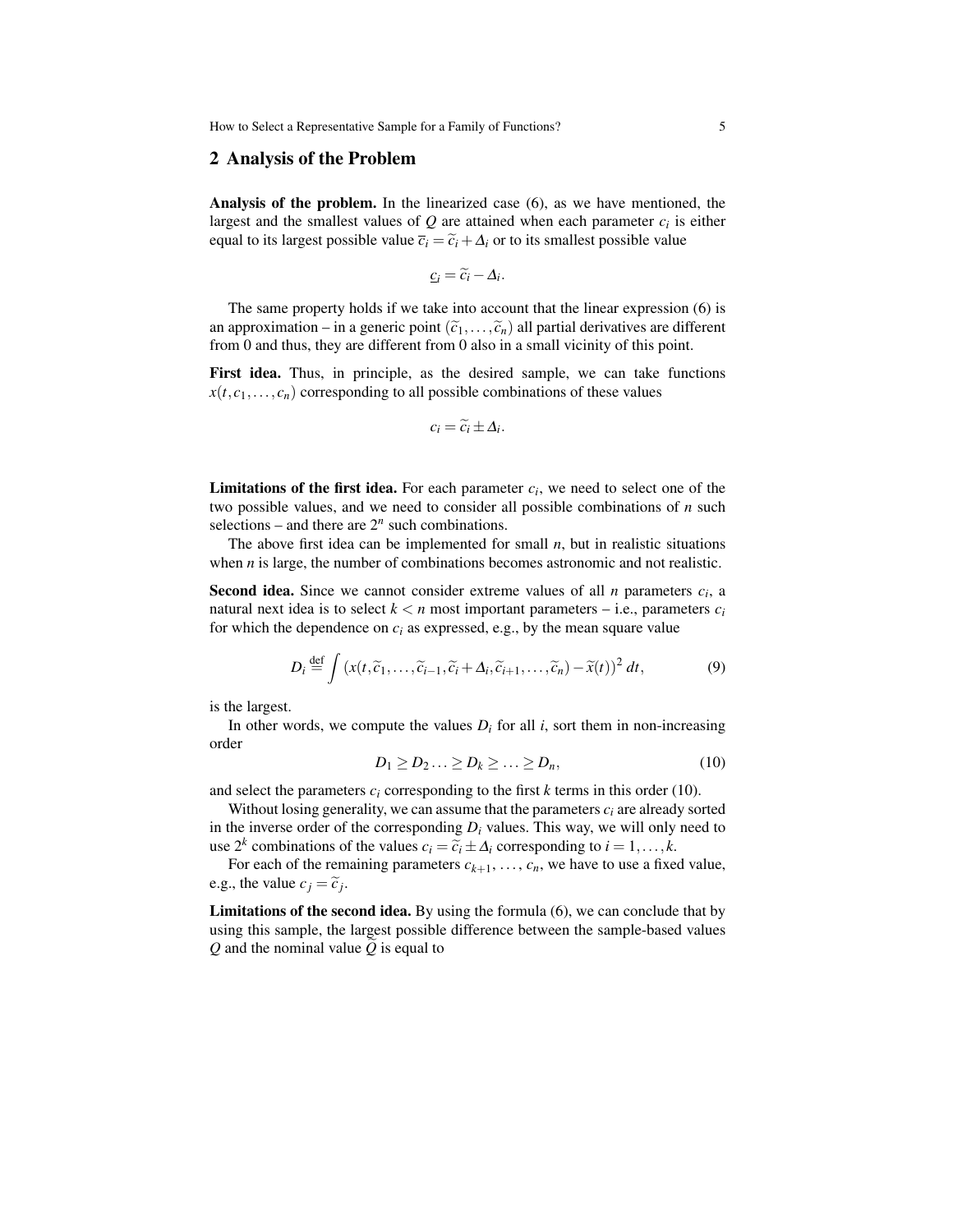6 Leobardo Valera, Martine Ceberio, and Vladik Kreinovich

$$
\Delta^{(k)} = \sum_{i=1}^{k} |Q_i| \cdot \Delta_i.
$$
 (11)

In general, this value is smaller that the largest possible value (7), since we ignore the terms corresponding to  $i = k+1, \ldots, n$ .

Thus, this idea shares the same limitation as the traditional method – it underestimates the possible difference between the actual (unknown) value *q* and the nominal value  $\tilde{q}$  and thus, underestimates the danger.

Towards the final idea. To avoid underestimation, for each combination of the parameter values  $c_1 = \tilde{c}_1 \pm \Delta_1, \ldots, c_k = \tilde{c}_k \pm \Delta_k$ , we need to provide bounds on the values of the function  $x(t, c_1, \ldots, c_k, a_k, \ldots, a_k)$  corresponding to all possible the values of the function  $x(t, c_1, \ldots, c_k, c_{k+1}, \ldots, c_n)$  corresponding to all possible values of

$$
c_{k+1} \in [\widetilde{c}_{k+1} - \Delta_{k+1}, \widetilde{c}_{k+1} + \Delta_{k+1}], \ldots, c_n \in [\widetilde{c}_n - \Delta_n, \widetilde{c}_n + \Delta_n].
$$

Techniques for providing such bounds are known as techniques of *interval computations*; see, e.g., [1, 2, 3]. Thus, we arrive at the following algorithm for selecting a representative sample.

### 3 Resulting Algorithm

What is given:

- an algorithm that, given *n* values  $c_i$ , returns a function  $x(t, c_1, \ldots, c_n)$ .
- approximate values  $\tilde{c}_1, \ldots, \tilde{c}_n$ , and
- upper bounds  $\Delta_1, \ldots, \Delta_n$  on the corresponding approximation errors.

Based on the approximate values  $\tilde{c}_i$ , we compute the approximate function

$$
\widetilde{x}(t)=x(t,\widetilde{c}_1,\ldots,\widetilde{c}_n).
$$

**What we want.** We want to generate a finite list of functions  $x_1(t), \ldots, x_L(t)$  with the following properties:

- that each of these functions is close to one of the possible solutions  $x(t, c_1, \ldots, c_n)$ for some  $c_i \in [\tilde{c}_i - \Delta_i, \tilde{c}_i + \Delta_i]$ , and<br>that for each characteristic *a*, the
- that for each characteristic  $q$ , the sample-based range  $(4)$  of the values of this characteristic contains the actual range  $(5)$  – and is close to the actual range.

**Preliminary step.** For each *i*, we use the given algorithm to compute the function

$$
x_{+i}(t) \stackrel{\text{def}}{=} x(t, \widetilde{c}_1, \ldots, \widetilde{c}_{i-1}, \widetilde{c}_i + \Delta_i, \widetilde{c}_{i+1}, \ldots, \widetilde{c}_n)
$$

and then compute the value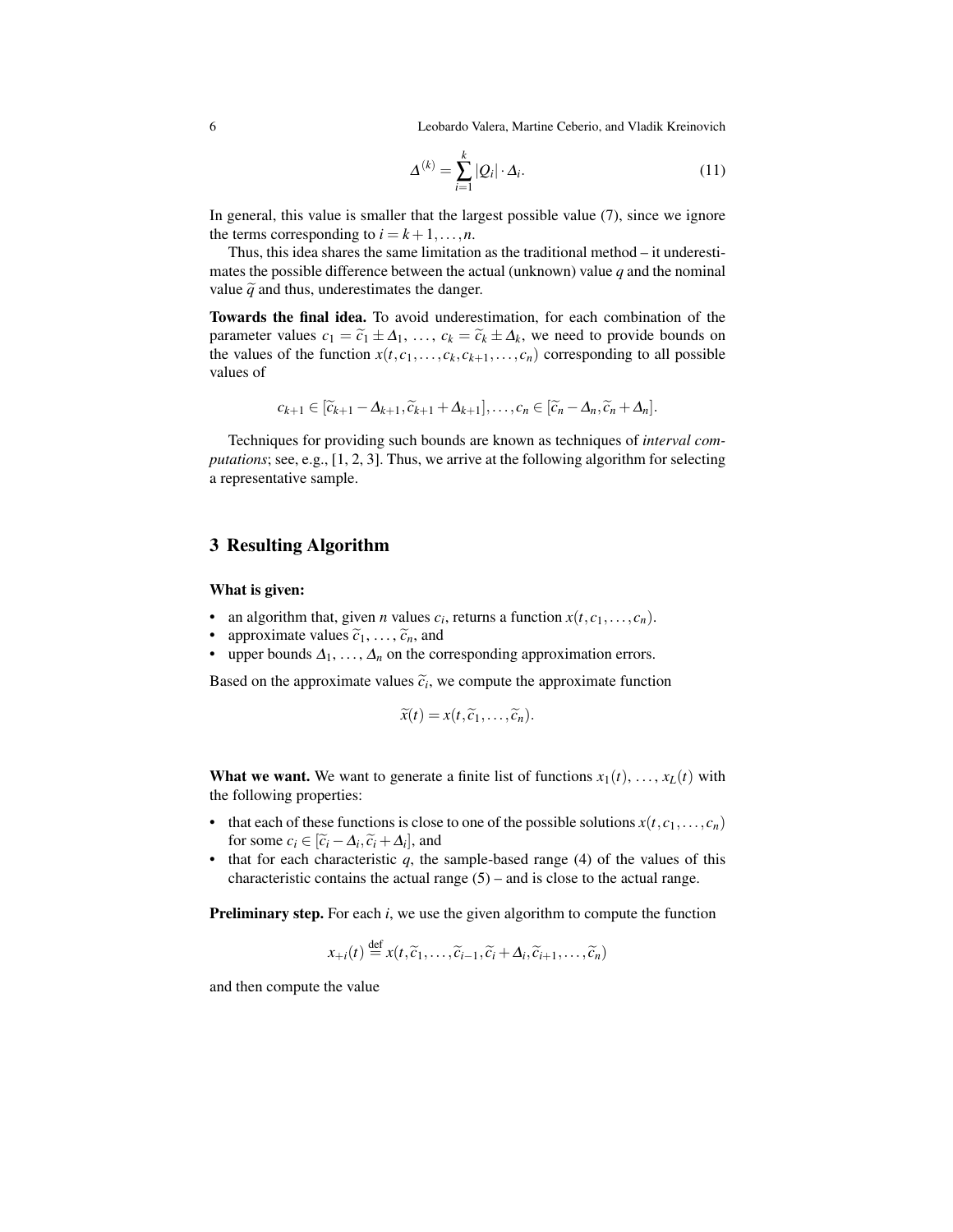How to Select a Representative Sample for a Family of Functions? 7

$$
D_i = \int (x_{+i}(t) - \widetilde{x}(t))^2 dt.
$$

We then sort *n* parameters  $c_i$  in the non-increasing order of the values  $D_i$ . Without losing generality, we assume that

$$
D_1\geq D_2\geq \ldots \geq D_n.
$$

**Main step.** We select some value  $k$  so that we will be able to generate 2 $\cdot$  2 $^k$  functions. Then, for each of  $2^k$  combinations of signs  $\varepsilon = (\varepsilon_1, \dots, \varepsilon_k)$ , where  $\varepsilon_i \in \{-, +\}$ , we apply interval computations to find an estimate  $\left[\underline{X}_{\varepsilon}(t), \overline{X}_{\varepsilon}(t)\right]$  for the range of the function

$$
x(t,\widetilde{c}_1+\varepsilon_1\cdot\Delta_1,\ldots,\widetilde{c}_k+\varepsilon_k\cdot\Delta_k,c_{k+1},\ldots,c_n)
$$

when

$$
c_{k+1} \in [\widetilde{c}_{k+1} - \Delta_{k+1}, \widetilde{c}_{k+1} + \Delta_{k+1}], \ldots, c_n \in [\widetilde{c}_n - \Delta_n, \widetilde{c}_n + \Delta_n].
$$

The resulting  $2 \cdot 2^k$  functions  $\underline{X}_{\varepsilon}(t)$  and  $\overline{X}_{\varepsilon}(t)$  form the desired list.

*Comment.* Since we use interval computations to take care of all possible values of  $c_{k+1}, \ldots, c_n$ , we expect that the sample-based range will indeed contain the actual range (5) of each quantity *q*.

For a sufficient large *k*, the effect of the quantities  $c_{k+1}, \ldots, c_n$  is small, so:

• each selected function  $X_{\varepsilon}(t)$  or  $\overline{X}_{\varepsilon}(t)$  is close to the corresponding actual solutions

$$
x(t,\widetilde{c}_1+\varepsilon_1\cdot\Delta_1,\ldots,\widetilde{c}_k+\varepsilon_k\cdot\Delta_k,\widetilde{c}_{k+1},\ldots,\widetilde{c}_n),
$$

• and thus, the sample-based range should not differ too much from the actual range (5).

### Acknowledgments

This work was supported by:

- the National Science Foundation grants 1623190 (A Model of Change for Preparing a New Generation for Professional Practice in Computer Science), and HRD-1834620 and HRD-2034030 (CAHSI Includes),
- the AT&T Fellowship in Information Technology,
- the program of the development of the Scientific-Educational Mathematical Center of Volga Federal District No. 075-02-2020-1478, and
- grant from the Hungarian National Research, Development and Innovation Office (NRDI).